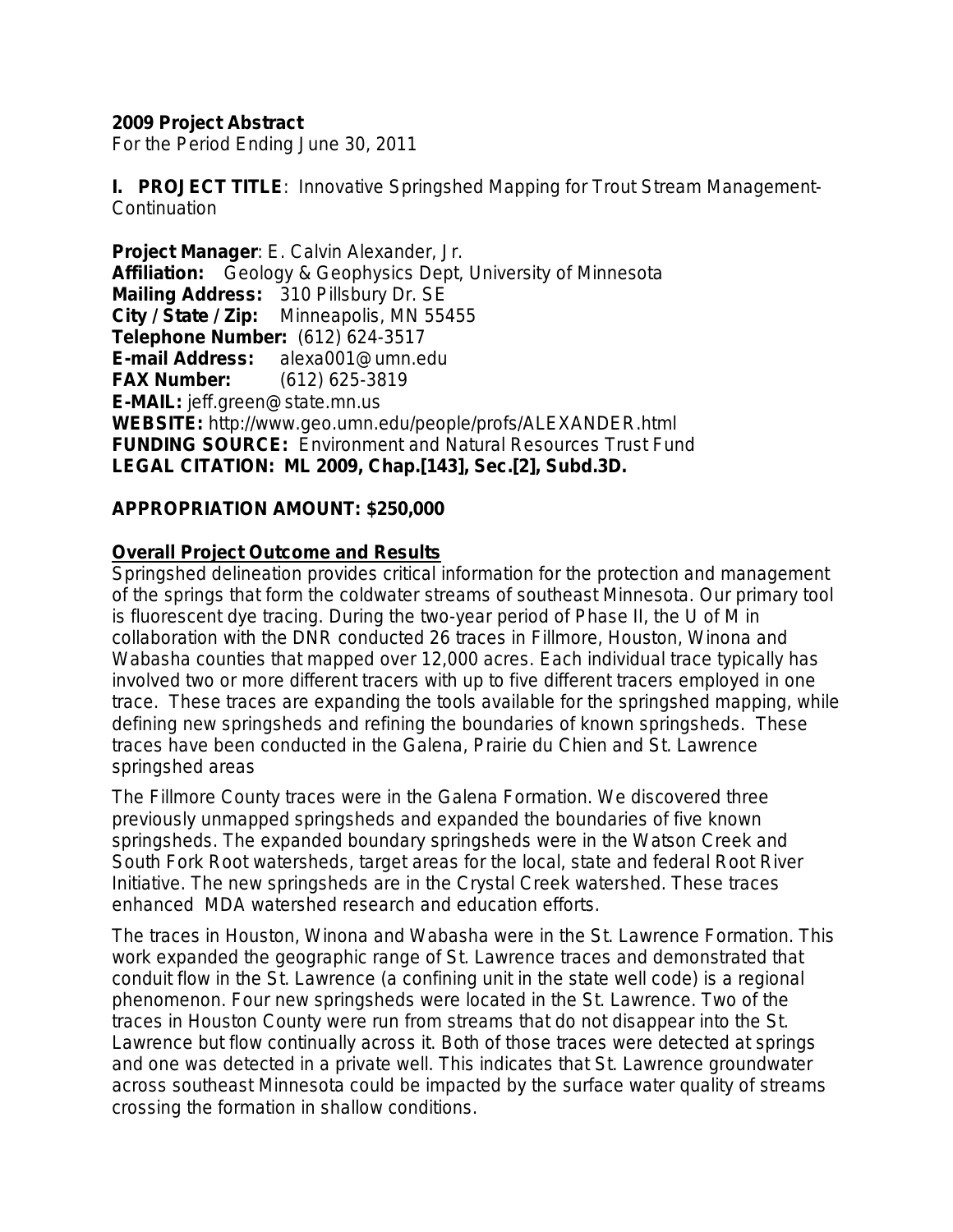Solinst level-temperature-conductivity loggers were purchased in the second year of the project. The data from them has shown that Prairie du Chien formation springs can be monitored for minor temperature fluctuations. Detecting these fluctuations has allowed us to conclude that the monitored springs are affected by snowmelt runoff. This network has identified four distinct thermal patterns which are related to the types of flow systems connecting each spring with its surface recharge. Temperature monitoring can be applied to a large number of springshed faster and more economically than can be dye traced. The combination of temperature monitoring and dye tracing is providing more information than either can provide alone. Work progressed on theoretical and modeling efforts to extract more information from the data generated by the tracer measurements. Base flow spring flow measurements are being collected to define Normalized Base Flow (NBF) Curves that will allow quick estimates of the size of springsheds. This information will be used for spring assessment protocol development.

The availability of new, high resolution LiDAR data for seven of the counties provided an important new tool that is being utilized to locate sinkholes, sinking streams and spring as part of the springshed mapping effort. This information was tabulated in the Minnesota Karst Features Data Base (KFDB), which is being updated and modernized to facilitate public accessibility to the springshed maps.

MGS staff visited numerous springs and stream sinks to identify their stratigraphic position to allow for more accurate spring data interpretation and to enhance dye trace planning. New higher resolution structural contour maps, that resulted from their work have shown that the locations of about half of the Galena springs can be related to the structural features in the bedrock.

We coordinated our efforts with other LCCMR funded programs is SE Minnesota and with ongoing resource management efforts by the DNR, MPCA and Ag Department State agencies. Six of the dye traces were done in coordination with local governmental staff in order to support the Root River pilot project of the Mississippi River Basin Initiative (MRBI) in Minnesota. We are working with the MPCA's TMDL efforts in SE Minnesota.

## **Project Results Use and Dissemination**

The dissemination of the results of this project proceeded at several levels. We provided interim results to local landowners and to local, county, regional and state agency staff and resource managers. MPCA staff, for example, routinely contact us with questions about karst features in SE Minn. We worked synergistically with other LCCMR funded research projects and with a range of resource management efforts. The generation and dissemination of the maps and written reports was part student educational projects – from local High School students through University students in classes and interns, graduate student theses, post Doctoral researchers and colleagues. We lead and participated in fieldtrips sponsored by LCCMR, the MGWA and other groups focused on protecting SE MN trout streams and water resources. We worked collaboratively with MPCA, DNR, Department of Agriculture and other agencies to expand and complement the LCCMR funded work. A dozen reports on the interim results of this project were presented at state and national scientific meetings.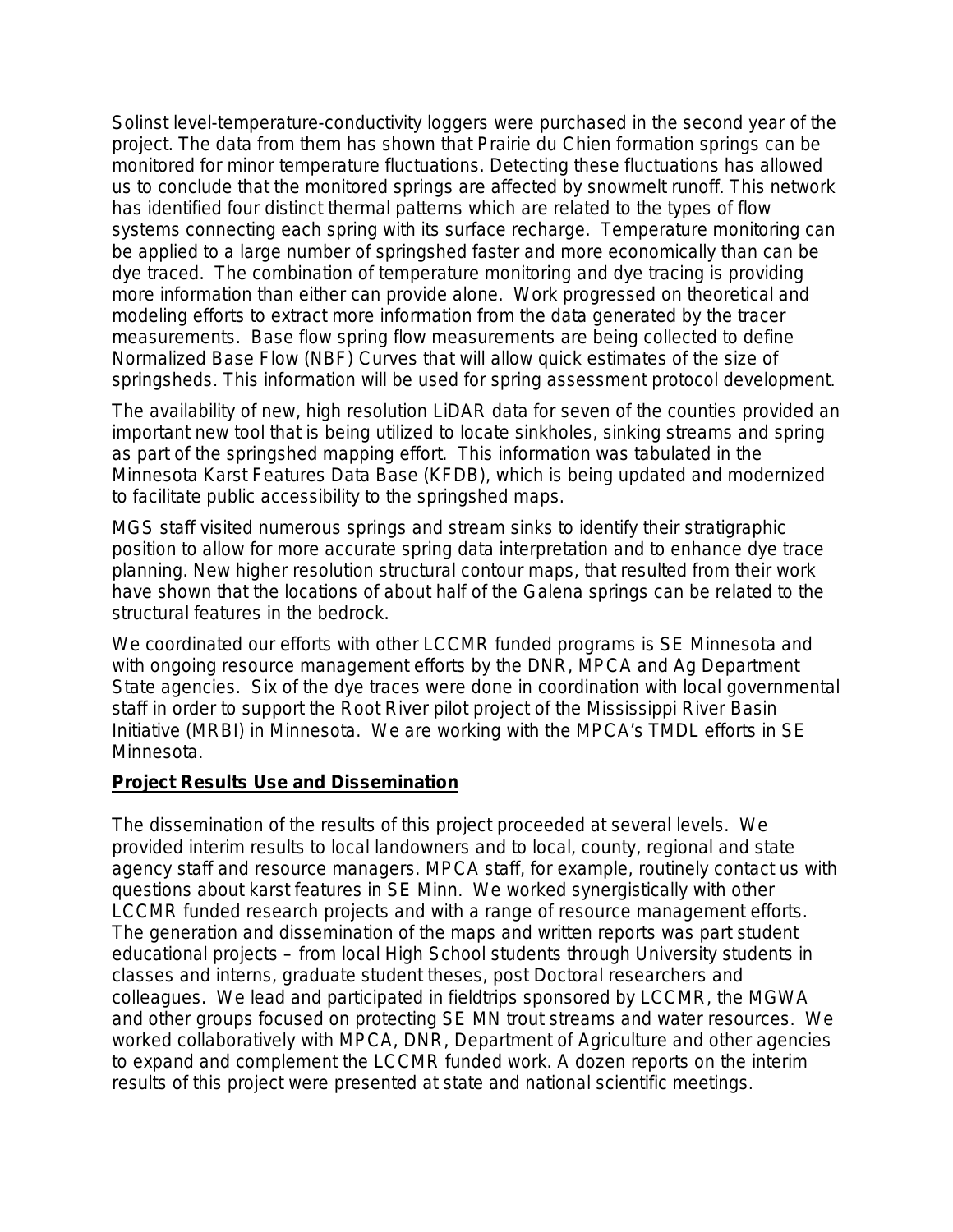# **Trust Fund 2009 Work Program**

**Date of Report:** 31 January 2012 **Date of Next Progress Report: Date of Work Program Approval:** 16 June 2009 **Project Completion Date:** 30 June 2011

| <b>I. PROJECT TITLE:</b> | Innovative Springshed Mapping for Trout Stream<br>Management-Continuation |
|--------------------------|---------------------------------------------------------------------------|
| <b>Project Manager:</b>  | E. Calvin Alexander, Jr.                                                  |
| <b>Affiliation:</b>      | Geology & Geophysics Dept, University of Minnesota                        |
| <b>Mailing Address:</b>  | 310 Pillsbury Dr. SE                                                      |
| City / State / Zip:      | Minneapolis, MN 55455                                                     |
| <b>Telephone Number:</b> | (612) 624-3517                                                            |
| <b>E-mail Address:</b>   | alexa001@umn.edu                                                          |
| <b>FAX Number:</b>       | (612) 625-3819                                                            |
| <b>Web Site Address:</b> | http://www.geo.umn.edu/people/profs/ALEXANDER.html                        |

**Location:**Dakota, Dodge, Goodhue, Houston, Fillmore, Mower, Olmsted, Winona, Wabasha, and Washington Counties.

| <b>Total Trust Fund Project Budget:</b> | U of Mn   | Mn DNR    | Total     |  |
|-----------------------------------------|-----------|-----------|-----------|--|
| <b>Trust Fund Appropriation</b>         | \$250,000 | \$250,000 | \$500,000 |  |
| <b>Minus Amount Spent:</b>              | \$187.421 |           |           |  |
| <b>Equal Balance:</b>                   | \$62,579  |           | S         |  |

**Legal Citation: M.L. 2009, Chp. 143, Sec. 2, Subd. 3d.**

**Appropriation Language: Springshed Mapping for Trout Stream Management**. \$500,000 is from the trust fund to continue to identify and delineate supply areas and springsheds for springs serving as coldwater sources for modern and historic trout streams and to assess the impacts from development and water appropriations. Of this appropriation, \$250,000 is to the Board of Regents of the University of Minnesota and \$250,000 is to the commissioner of natural resources.

**II and III. FINAL PROJECT SUMMARY AND RESULTS**: Springshed delineation provides critical information for the protection and management of the springs that form the coldwater streams of southeast Minnesota. Our primary tool is fluorescent dye tracing. During the two-year period of Phase II, the U of M in collaboration with the DNR conducted 26 traces in Fillmore, Houston, Winona and Wabasha counties that mapped over 12,000 acres. Each individual trace typically has involved two or more different tracers with up to five different tracers employed in one trace. These traces are expanding the tools available for the springshed mapping, while defining new springsheds and refining the boundaries of known springsheds. These traces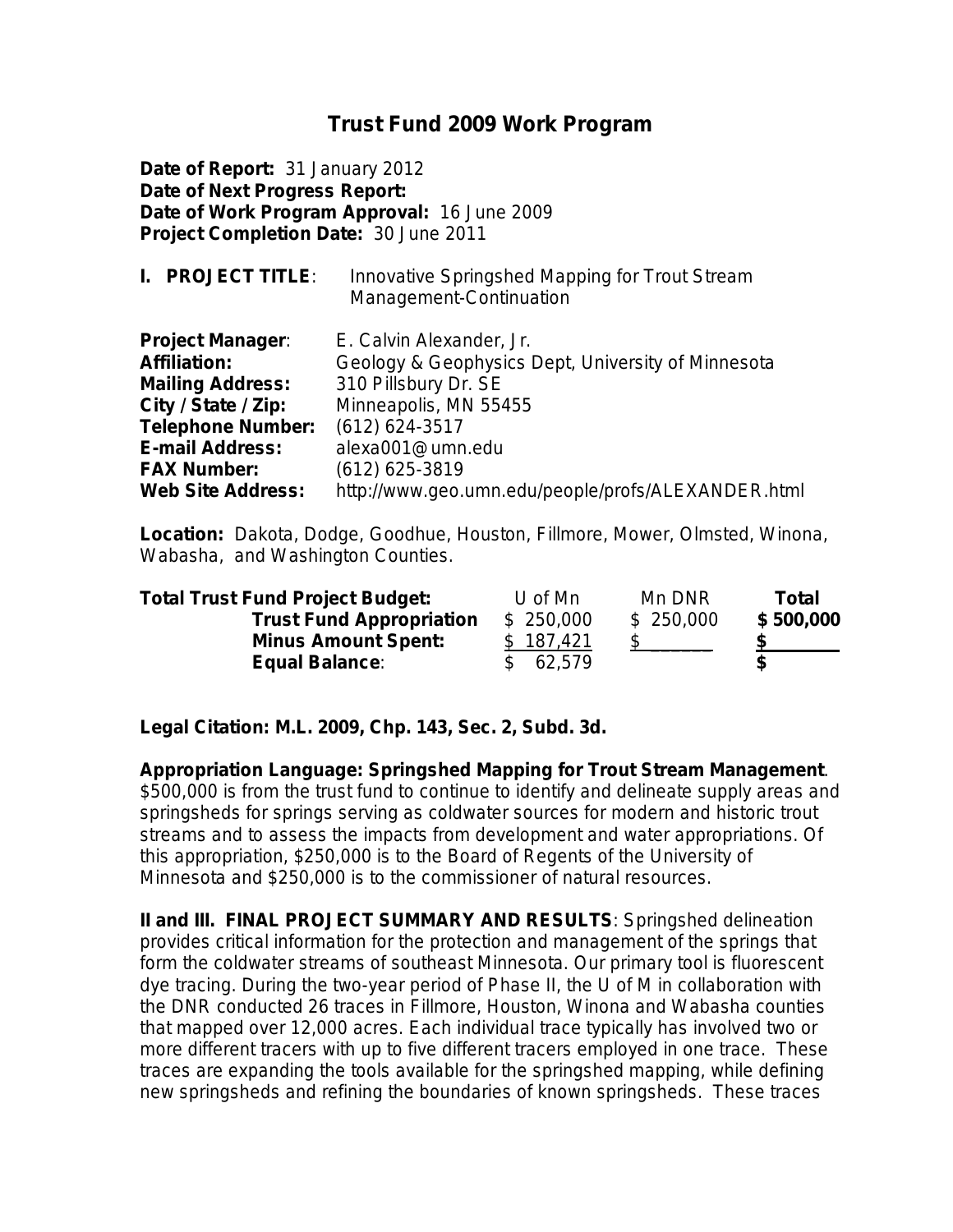have been conducted in the Galena, Prairie du Chien and St. Lawrence springshed areas

The Fillmore County traces were in the Galena Formation. We discovered three previously unmapped springsheds and expanded the boundaries of five known springsheds. The expanded boundary springsheds were in the Watson Creek and South Fork Root watersheds, target areas for the local, state and federal Root River Initiative. The new springsheds are in the Crystal Creek watershed. These traces enhanced MDA watershed research and education efforts.

The traces in Houston, Winona and Wabasha were in the St. Lawrence Formation. This work expanded the geographic range of St. Lawrence traces and demonstrated that conduit flow in the St. Lawrence (a confining unit in the state well code) is a regional phenomenon. Four new springsheds were located in the St. Lawrence. Two of the traces in Houston County were run from streams that do not disappear into the St. Lawrence but flow continually across it. Both of those traces were detected at springs and one was detected in a private well. This indicates that St. Lawrence groundwater across southeast Minnesota could be impacted by the surface water quality of streams crossing the formation in shallow conditions.

Solinst level-temperature-conductivity loggers were purchased in the second year of the project. The data from them has shown that Prairie du Chien formation springs can be monitored for minor temperature fluctuations. Detecting these fluctuations has allowed us to conclude that the monitored springs are affected by snowmelt runoff. This network has identified four distinct thermal patterns which are related to the types of flow systems connecting each spring with its surface recharge. Temperature monitoring can be applied to a large number of springshed faster and more economically than can be dye traced. The combination of temperature monitoring and dye tracing is providing more information than either can provide alone. Work progressed on theoretical and modeling efforts to extract more information from the data generated by the tracer measurements. Base flow spring flow measurements are being collected to define Normalized Base Flow (NBF) Curves that will allow quick estimates of the size of springsheds. This information will be used for spring assessment protocol development.

The availability of new, high resolution LiDAR data for seven of the counties provided an important new tool that is being utilized to locate sinkholes, sinking streams and spring as part of the springshed mapping effort. This information was tabulated in the Minnesota Karst Features Data Base (KFDB), which is being updated and modernized to facilitate public accessibility to the springshed maps.

MGS staff visited numerous springs and stream sinks to identify their stratigraphic position to allow for more accurate spring data interpretation and to enhance dye trace planning. New higher resolution structural contour maps, that resulted from their work have shown that the locations of about half of the Galena springs can be related to the structural features in the bedrock.

We coordinated our efforts with other LCCMR funded programs is SE Minnesota and with ongoing resource management efforts by the DNR, MPCA and Ag Department State agencies. Six of the dye traces were done in coordination with local governmental staff in order to support the Root River pilot project of the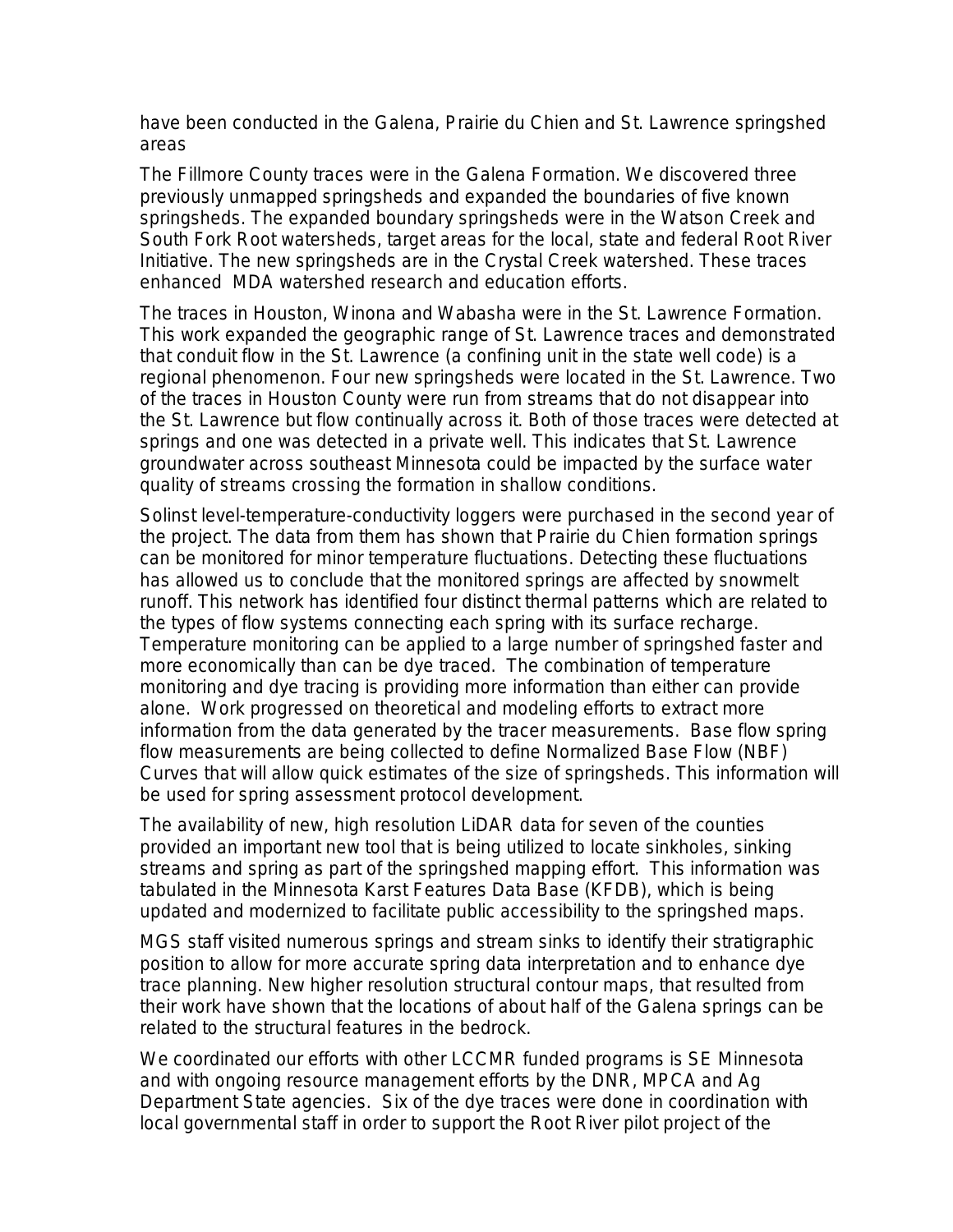Mississippi River Basin Initiative (MRBI) in Minnesota. We are working with the MPCA's TMDL efforts in SE Minnesota.

# **IV. OUTLINE OF PROJECT RESULTS***:*

# **Result 1: Innovative Trout Springshed Maps and Reports**

**Description:** Springsheds that feed source springs of trout streams will be delineated in the Galena, Prairie du Chien, and St. Lawrence karst lands. Dye tracing will be expanded in the Prairie du Chien and Galena karsts. We will also conduct dye traces in the St. Lawrence Formation as karst features are located in this newly recognized karst unit. Maps of the springsheds will be made available via a GIS-based website allowing regular updates. The temperature monitoring network will be maintained and expanded as equipment and sites become available. High resolution structural contour maps, fluorescence data on the dissolved organic compounds in the springs and stable isotope results will be included in the springshed maps and reports as they become available and useful.

# **Summary Budget Information for Result 1:**

| <b>Trust Fund Budget:</b>       | U of $Mn$ | Mn DNR    | Total     |
|---------------------------------|-----------|-----------|-----------|
| <b>Trust Fund Appropriation</b> | \$190,211 | \$250,000 | \$440,211 |
| <b>Minus Amount Spent:</b>      | \$130,740 |           |           |
| Equal Balance:                  | \$59,472  | \$.       |           |

| <b>Deliverable</b>                                                                                                                                                                                   | <b>Completion</b><br>Date | <b>Budget</b> |
|------------------------------------------------------------------------------------------------------------------------------------------------------------------------------------------------------|---------------------------|---------------|
| 1. Innovative Trout Springshed Maps and Reports<br>U of Mn. These reports and maps will present the<br>results of the dye traces and other data that help to<br>define the trout spring springsheds. | 30 June 2011              | 190,211<br>\$ |

# **Final Results**

Extensive GIS and field reconnaissance work identified many promising areas for dye tracing. These areas are in Fillmore, Houston, Wabasha and Winona, Dakota and Goodhue Counties. Twenty-six traces were conducted in Fillmore, Houston and Winona Counties. These traces typically involved two or more tracers and one recent trace involved five different tracers.

In the Galena karst of Fillmore County the traces have been coordinated with the Root River pilot project of the Mississippi River Basin Initiative (MRBI) in Minnesota with the MPCA's TMDL work and with Department of Ag's ongoing research efforts. These traces have: 1) defined new springsheds, 2) refined the boundaries of previously mapped springsheds, 3) provided information on the relative responses of different tracers in the same systems, 4) provided calibration points for the NBF curve effort, and 5) involved local staff and citizens including High School Students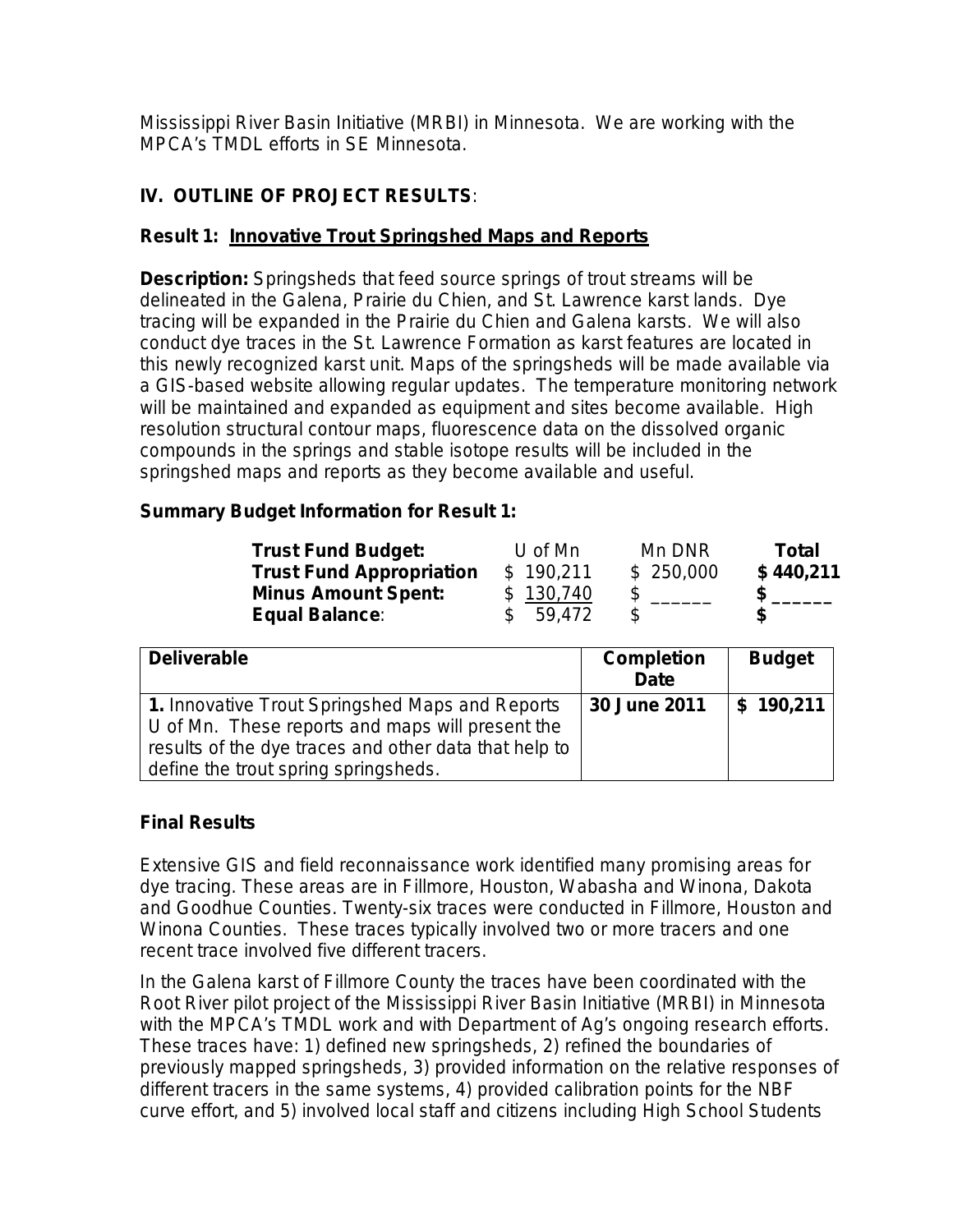from Harmony and U of Mn students, interns and Post Docs in the trout stream protection effort. The traces in the well-developed karst of the Galena are typically through well-integrated conduit drainage systems and are relatively quick (days to weeks) and easy to conduct.

A successful quintuple trace at Freiheit Spring in the Galena karst of Fillmore County compared the behavior of a flow pulse, turbidity, fluorescent dye, salt conductivity, stable isotopes and heat as tracers. The differing responses of the traces yield significant new information on the geometry and behavior of the conduits through which the ground water flows to the trout springs. This is an important new tool in classifying the trout stream springs.

In the Prairie du Chien karst of Fillmore, Houston and Winona Counties many of the traces have also contributed to the Root River MRBI effort. Traces in the less well integrated Prairie du Chien karst were slower (weeks to months) and more expensive to conduct, but the Prairie du Chien hosts important trout streams and major trout hatcheries with significant environmental threats. We have had successful traces in some cases and frustrating "lost" traces in other cases.

Our discovery, in the previous biennium's project, that the St. Lawrence "aquitard" is actually a conduit karst aquifer north of Rushford, MN (northeastern Fillmore and southern Winona Counties) was confirmed by traces from sinking and losing streams in the St. Lawrence Formation to trout stream springs in five locations from the Kieffer Valley of northern Winona County to central Houston County. These traces have revealed a new type of tracer breakthrough curves – characterized by relatively quick (days to a week) initial breakthroughs followed by very long tails of tracers at the springs. These traces take up to a year or more to complete. These results have major implications for the management of the many trout streams with St. Lawrence source springs. These traces have dramatically changed our understanding of the hydrology of St. Lawrence springs and have demonstrated that these springs are significantly more vulnerable then we had previously believed. These traces emphasize that losing reaches of surface streams (which are much less obvious than stream sinks) are significant threats to trout springs.

In the previous biennium we demonstrated that temperature logging of trout springs could provide an economical screening tool to identify trout springs with rapid connections to their recharge areas. We maintained and expanded the temperature monitoring efforts. We started with a mixture of small, very economical Hobo temperature loggers and a collection of pre-existing, more expensive Campbell temperature/conductivity/water level loggers. The Hobos proved to provide a useful initial screening but lacked the temperature resolution of the Campbell systems. The conductivity and water level data provided by the Campbells provided critical additional information. During this project we have added five Solinst temperature/ conductivity/stage loggers to our temperature array. They proved to be effective complements to the Campbell loggers for temperature monitoring but yielded disappointing results for level and conductivity logging.

The results from the temperature monitoring array revealed four different temperature responses in trout springs. Spring in the well-integrated Galena karsts typically show numerous hour-to-day temperature events. These are produced by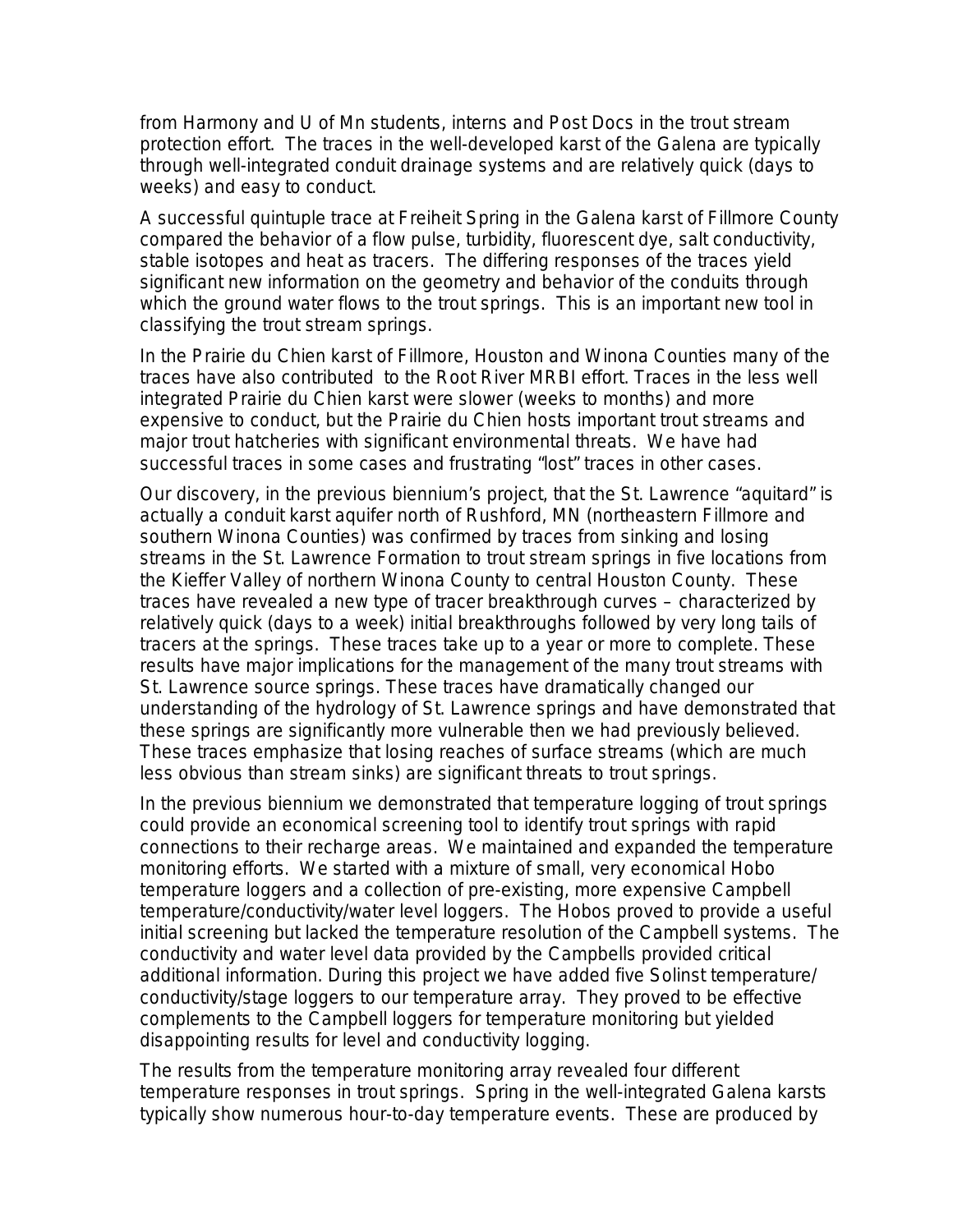individual recharge events. The winter and spring snow melt events are relatively cold water. The late spring, summer and early fall events are warm events. Springs fed by perennial sinking streams show large seasonal temperature variations that are in phase with the surface temperatures. We see a few springs whose temperature is constant. The fourth pattern, seen in some of the St. Lawrence springs are seasonal temperature variations (of up to a couple of degrees) that are four to eight months out of phase with the surface temperature. These springs have the property that they are warmer in the winter than they are in the summer. This phenomenon has not been reported previously and may have a very significant impact on trout ecology.

Tony Runkel and Julia Steinberg of the MGS used their contract time to assist both the U of M and DNR staff in determining the stratigraphic position of springs of interest. This work is vital as we are finding more and more evidence that there is a significant element of stratigraphic control on where the springs occur on the landscape. The characterization work is being used to plan dye traces, interpret temperature monitoring, and to develop a conceptual model of spring occurrence and vulnerability. This work is being used in conjunction with spring flow measurements to apply a methodology (originally developed in Kentucky) for determining springshed area by base flow measurements. The data are gathered at springsheds of known size and geology and then plotted to develop a regression equation that will give you basin size.

The number of well-defined springsheds has grown, allowing the area of those springsheds plotted against the base flow of the springs is yielding increasingly accurate NBF curves. These curves provide a rapid way of estimating the size – but not the shape or location) of a trout stream's springshed.

The unexpended balance on Result 1 was due to three changes that resulted in savings to the grant: 1) the largest savings was in salaries. The advanced graduate students who worked on this project have smaller fringe benefit costs than do the beginning graduate students on which the budget was based. The P.I. only drew one of the two months of salary budgeted. 2) The capital equipment budget of \$20,000 was to purchase a piece of equipment whose cost had tripled to \$60,000 by the time the LCCMR funds were available, leaving insufficient funds to purchase the equipment. 3) The travel expenses in state proved to be significantly cheaper that estimated at in the proposal.

#### **Result 2 Web Accessible Trout Springshed Maps and KFDB**

**Description:** The springshed maps as they are produced and updated will be useful to resource managers. They need to be accessible in a user-friendly web site. The MN Karst Features Data Base (KFDB) exists and is and will continue to be an integral part of the springshed mapping project. The KFDB will be updated, made more web accessible and user friendly. Web sites will be designed to facilitate user access to the springshed maps and the data in the KFDB. The most appropriate location for the long term web host for the Springshed Maps and web accessible KFDB is being investigated. Whatever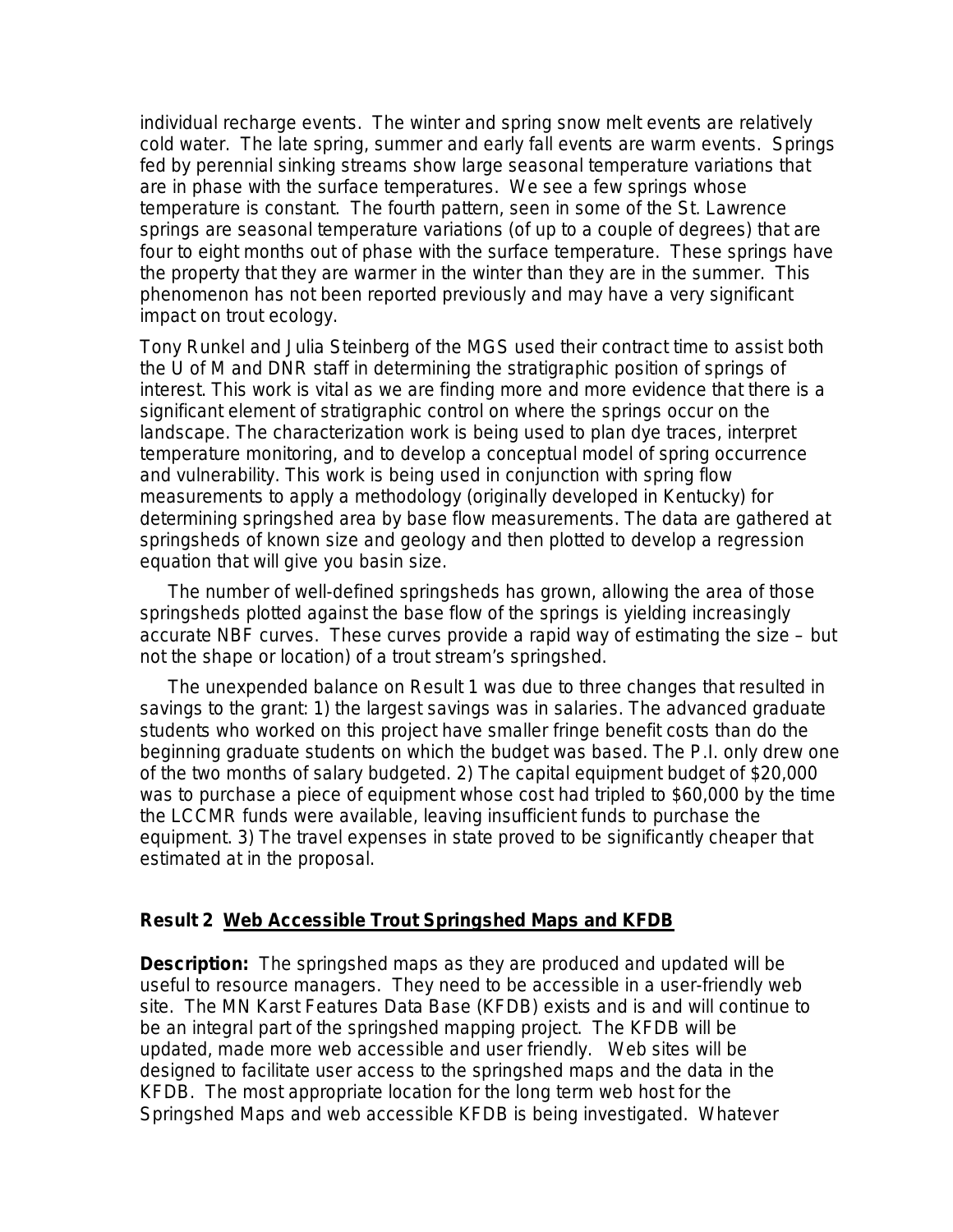host is most appropriate, the site will be linked to the Mn DNR, MGS and U of Mn and any other relevant web pages.

### **Summary Budget Information for Result 2:**

| <b>Trust Fund Budget:</b>       | U of Mn |        | Mn DNR       |     | Total |          |
|---------------------------------|---------|--------|--------------|-----|-------|----------|
| <b>Trust Fund Appropriation</b> | \$      | 59,789 | S.           | 000 |       | \$59,789 |
| <b>Minus Amount Spent:</b>      |         | 56,681 | \$           | 000 |       | \$56,681 |
| <b>Equal Balance:</b>           |         | 3.108  | $\mathbb{S}$ | 000 | -SS   | 3.108    |

| <b>Deliverable</b>                                                                                                                     | <b>Completion</b><br><b>Date</b> | <b>Budget</b> |
|----------------------------------------------------------------------------------------------------------------------------------------|----------------------------------|---------------|
| 1. Web site for user friendly posting of GIS based<br>springshed maps & updated access to KFDB for on-line<br>data entry & management. | 30 June 2011   \$ 59,789         |               |

## **Final Results**

Bob Tipping of the MGS has been using his contract time to maintain the KFDB and to assist Yongli Gao modernize and update the systems. Yongli Gao, a contract worker, was in residence at the University of Minnesota from the summer of 2010 through May 2011. The data base has been significantly improved. Gao also worked on the web-based accessibility of the springshed maps. The availability of the 2008 high resolution LiDAR data for SE Minnesota were utilized at all levels in this project. Summer interns and graduate students have conducted initial photo interpretation of the LiDAR data sets from Houston, Winona, Wabasha and Fillmore Counties and those new data sets are being entered into the KFDB. A full integration of this important new data set is an important part of the effort to develop and demonstrate new springshed mapping tool.

A major challenge for the KFDB and associated web site is the where the data base and web site should be. Versions of the data base are accessible via the DNR Data Deli and the MGS web site. We currently hope that the data base will be maintained at the MGS and the resulting maps and data will be available on the DNR and MGS web sites.

# **V. TOTAL TRUST FUND PROJECT BUDGET:**

|                                  | U of Mn      | Mn DNR       | Total<br>\$373,791 |  |  |
|----------------------------------|--------------|--------------|--------------------|--|--|
| <b>Personnel:</b>                | \$171,291    | \$202,500    |                    |  |  |
| <b>Contracts:</b>                | 28,000<br>\$ | 000          | 28,000             |  |  |
| <b>Equipment/Tools/Supplies:</b> | 30.000<br>\$ | \$<br>16,000 | S<br>46,000        |  |  |
| Travel:                          | \$<br>20,709 | \$<br>29,000 | \$<br>49,709       |  |  |
| Other:                           | \$<br>000    | 2,500        | \$<br>2,500        |  |  |

(See explanation of the capitol equipment, equipment/tools/supplies and the in- and out of state travel below.)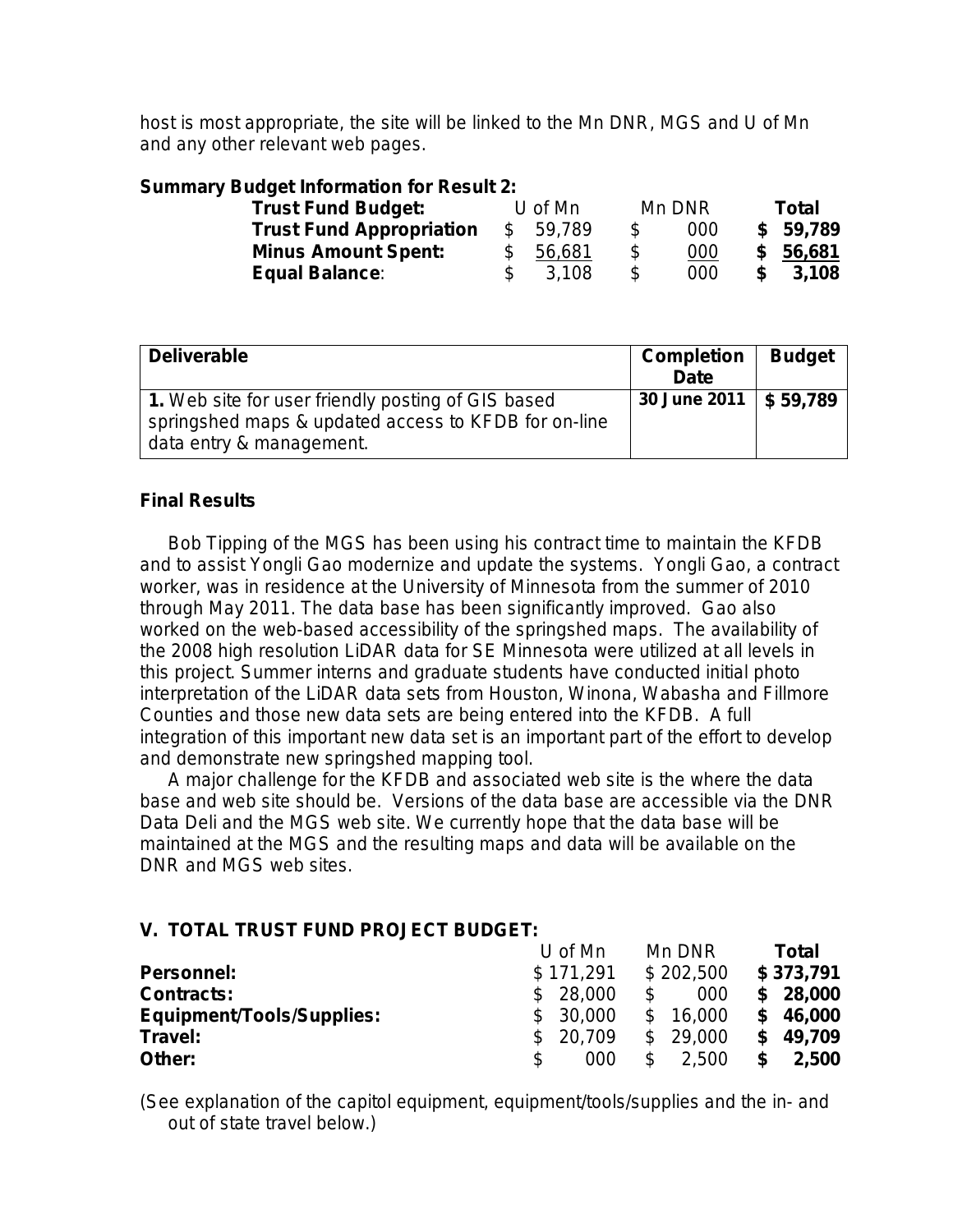# **TOTAL TRUST FUND PROJECT BUDGET: \$ 500,000**

#### **Explanation of Capital Expenditures Greater Than \$3,500:**

The \$20,000 Capital Equipment item in the U of Mn portion of this project is to purchase a new, fast, high capacity Laser Cavity Liquid Water Isotope Analyzer to measure the stable isotope composition of oxygen and hydrogen in water. The \$20,000 from the LCCMR will be matched by funds from other sources to purchase an Analysis System that will cost about \$40,000. The current high cost of mass spectrometric water isotope measurements limits the application of isotope measurements to Trout Springshed mapping. This new technology decreases the cost by a factor of 10.

Of the remaining \$10,000 of the U of Mn Equipment/Tool/Supplies budget, \$2,000 will be spent purchasing non-capital equipment and tools such as field meters, electrodes for field meters, sensors, and replacement parts for existing equipment. \$8,000 will be spent on expendable supplies such as fluorescent dye, charcoal, labels, bottles, lab supplies, etc.

### **Explanation of Travel Costs:**

The U of Mn's \$17,709 item for instate travel is to cover the cost of the extensive field work involved in this project. Most of that will cover the mileage costs of the field vehicles. A few overnight trips will include lodging and food charges for the project partners.

The \$3,000 item for travel outside of Minnesota is to partially defray the costs of the Project Manager, Scientist and Graduate Research Assistant to attend to learn from colleagues in other states who are working on karst hydrogeology. Possible meetings include the 12<sup>th</sup> Sinkhole Conference in 2010 or the Annual Geological Society of America Meetings.

## **VI. PROJECT STRATEGY:**

#### **A. Project Partners:**

**Dr. E. Calvin Alexander, Jr.** will be the project manager of the overall Trout Springshed Mapping Project and the manager of the U of MN portion of the project. He is a tenured Professor in the Geology & Geophysics Department at the University of Minnesota

**Jeff Green** will be project manager of the DNR portion of this project and will be responsible for carrying out the DNR share of project activities. He is a classified state employee. His current position of Ground Water Specialist will be backfilled. **Dr. Yongli Gao** will be a contractor who was responsible for developing the GIS based web site for public access to the springshed maps and updating the KFDB to make it more user friendly and accessible. Gao designed and implemented the current MN KFDB and is currently working with the USGS on a National Karst Features Data System. He is an Assistant Professor at East Tennessee State University in Johnson City, TN.

**Dr. Anthony C. Runkel** will be contributing stratigraphic information to Results 1 of this project. Tony is the Minnesota State Geologist with the Minnesota Geological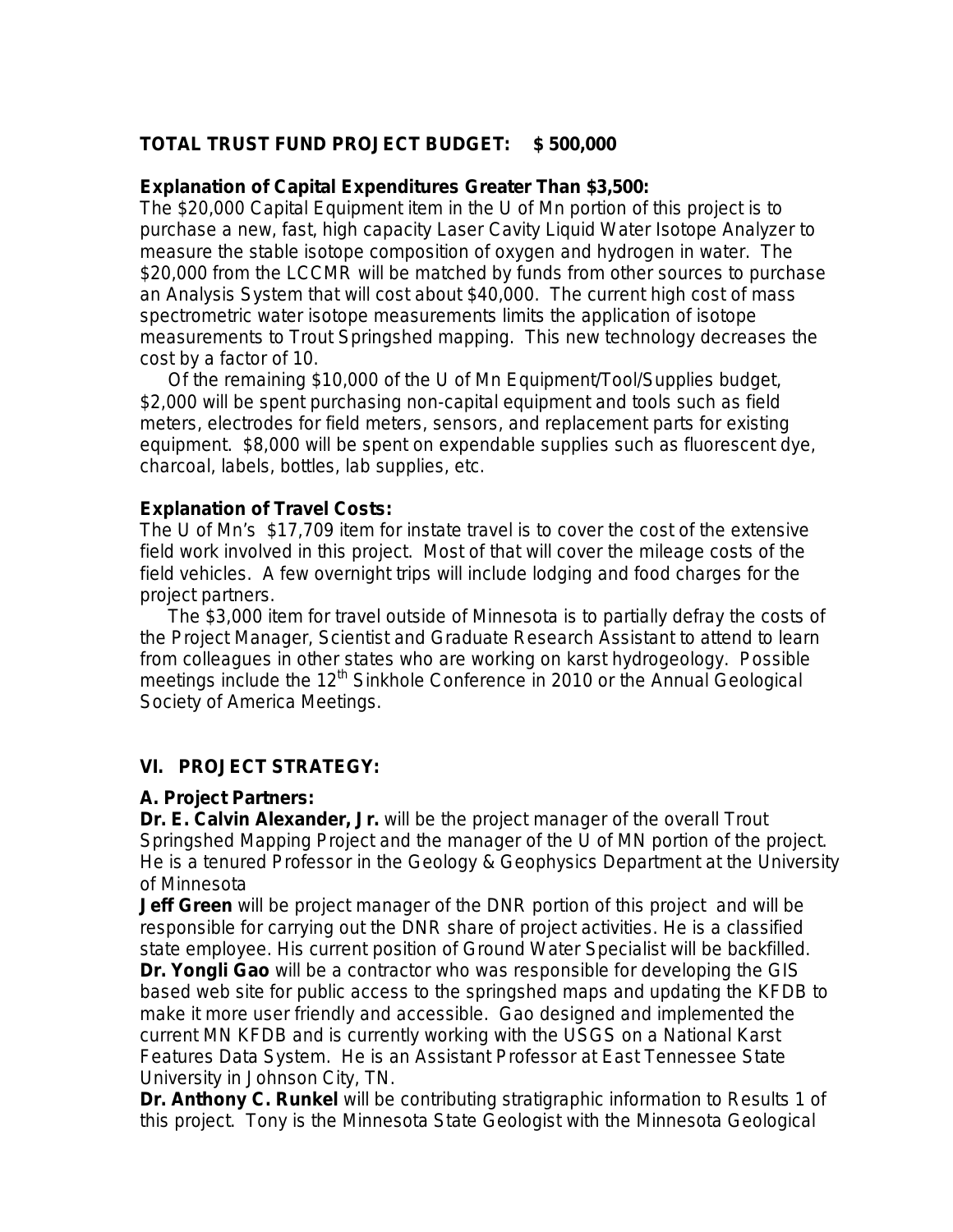Survey. He has done extensive work on the karst hydrostratigraphy of southeastern Minnesota.

**Robert G. Tipping** is a Senior Scientist with the Minnesota Geological Survey. Bob currently maintains the MN KFDB. He has also done pioneering work on the karst hydrostratigraphy of southeastern Minnesota.

**B. Project Impact and Long-term Strategy:** By delineating springsheds and making web-based maps available, this project will provide critical information for the protection and management of the springs that form the coldwater streams of southeast Minnesota. This information is critical for Total Maximum Daily Load (TMDL) implementation strategies, impaired waters remediation, ground water protection and allocation issues, and local land and water management decisions.

Karst ground water flow is the most complex hydrogeologic environment in Minnesota. Springs are the natural features that return groundwater to surface waters. Karst springs respond much faster to surface recharge than is expected from conventional hydrology theory. Karst springs exhibit a wide range of rapid responses to recharge events. Springs integrate all of the natural and anthropogenic processes that occur in their recharge areas – in their individual springsheds. Springshed mapping is critical component of karst aquifer characterization. Long-term resources are needed to gather and maintain the parameters necessary to realistically, effectively manage karst springs in Minnesota and to train staff and resource managers in the use of the available karst data. LCMR and LCCMR have played a leading role in the effort to understand and manage Minnesota's karst springs

 The availability of high-resolution LiDAR maps, beginning July 2009, produced a flood of new information showing the locations of karst features. That new information has had a major impact on the springshed mapping project.

## **C. Other Funds Proposed to be Spent during the Project Period:**

A NSF Summer Intern in both the summers of 2009, 2010 and 2011 worked on projects contributing directly to this project. Their \$4,700 summer stipends, each paid by the NSF, contributed significant information this effort.

Two University of Minnesota Undergraduate Research Opportunity Projects (UROP) students have conducted dye traces in SE Minn which contribute directly and significantly to this project. They each received \$1,400 from University of Minnesota funds.

Dr. Matt Covington, on a NSF Post-Doctoral Fellowship, made major theoretical and experimental contributions to this project – at no cost to the LCCMR – estimated \$25,000.

**D. Spending HIstory***:* \$ 250,000 from the trust fund to a joint project between the U of MN and the DNR, 1 July 2007 to 30 June 2009.

**VII. DISSEMINATION**:GIS based maps and written reports of the springsheds will be prepared and disseminated to the LCCMR and interested residents and to local,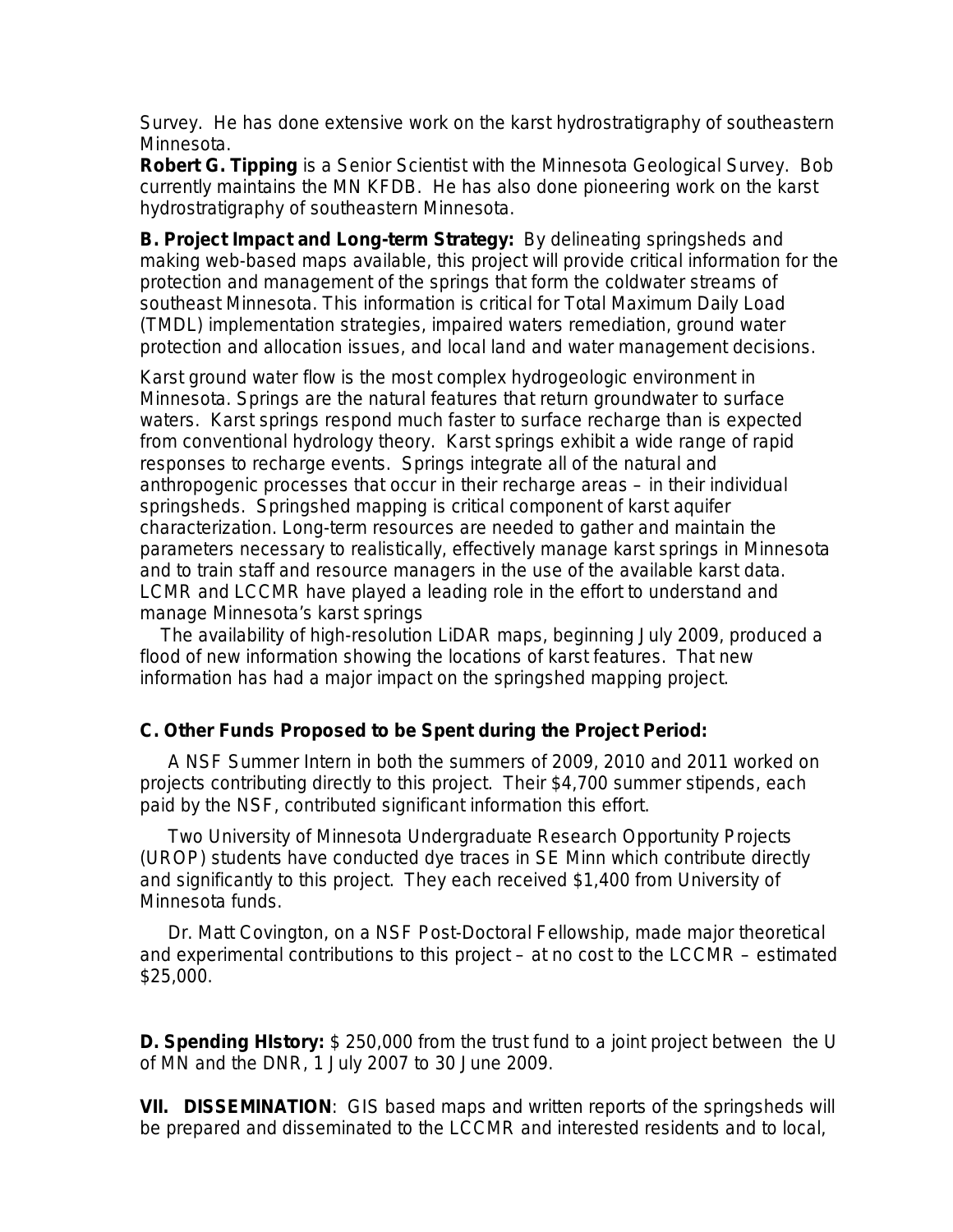regional and state resource managers and regulators interested in specific targeted areas. Interim dye trace results will be available as GIS shape files and derived products on a dye trace by dye trace basis. Data tables of discharge and chemistry will be available as developed.

## **Final**

The dissemination of the results of this project proceeded at several levels. We provided interim results to local landowners and to local, county, regional and state agency staff and resource managers. MPCA staff, for example, routinely contact us with questions about karst features in SE Minn. We worked synergistically with other LCCMR funded research projects and with a range of resource management efforts. The generation and dissemination of the maps and written reports was part student educational projects – from local High School students through University students in classes and interns, graduate student theses, post Doctoral researchers and colleagues. We lead and participated in fieldtrips sponsored by LCCMR, the MGWA and other groups focused on protecting SE MN trout streams and water resources. We worked collaboratively with MPCA, DNR, Department of Agriculture and other agencies to expand and complement the LCCMR funded work. A dozen reports on the interim results of this project were presented at state and national scientific meetings.

#### Formal Publications:

- Luhmann, Andrew J., Matthew D. Covington, Scott C. Alexander, Su Yi Chai, Benjamin F. Schwartz, Joel T. Groten and E. Calvin Alexander, Jr. (2012) Comparing Conservative and Nonconservative Tracers and Using Them to Estimate Flow Path Geometry. In review, Journal of Hydrology.
- Alexander, E. Calvin, Jr., Jeffrey A. Green, Anthony Runkel and Katherine J. Logan (2011) Southeastern Minnesota karst hydrogeology: New insights from data loggers, tracing, LiDAR and hydrophysics. *in* Miller, J.D., Jr., Hudak, G.J., Wittkop, C. and McLoughlin, P.I. eds., Archean to Anthropocene: Field Guides to the Geology of the MidContinent of North America: Geological Society of America Field Guide 24, p. 243-257.
- Tipping, R., Alexander, Scott C. Alexander and E.C. Alexander Jr. (2011) Groundwater Policy at State and Local Levels: The Science-Policy Linkage, (K. William Easter and Jim Perry, *eds.*) **Water Policy in Minnesota Issues, Incentives, and Action**. RFF Press, Earthscan, London, p. 122-133. ISBN: 978-1-61726-086-5.
- Andrew J. Luhmann, Matthew D. Covington, Andrew J. Peters, Scott C. Alexander, Cale T. Anger, Jeffrey A. Green, Anthony C. Runkel and E. Calvin Alexander, Jr. (2011) Classification of Thermal Patterns at Karst Springs and Cave Streams, Ground Water, Vol 49, no.3, p 324-334.
- Alexander, E. Calvin, Jr., Greg A. Brick, Arthur N. Palmer (2009) Ch. 4: Glaciated Central Lowlands, Minnesota, p. 146-150. *In:* Palmer, Arthur N., and Palmer, Margaret V., 2009, Caves and Karst of the USA: Huntsville, AL., National Speleological Society, 446 p. ISBN 9781879961289.
- Anderson, Julia, Runkel, Anthony, Tipping, Robert G., Barr, Kelton D., and Alexander, E. Calvin, Jr. (2011) Hydrostratigraphy of a fractured, urban aquitards. Abstract 110-4, 2011 Geological Society of America Meeting, *Abstracts with Programs*, Vol. 43, No. 5.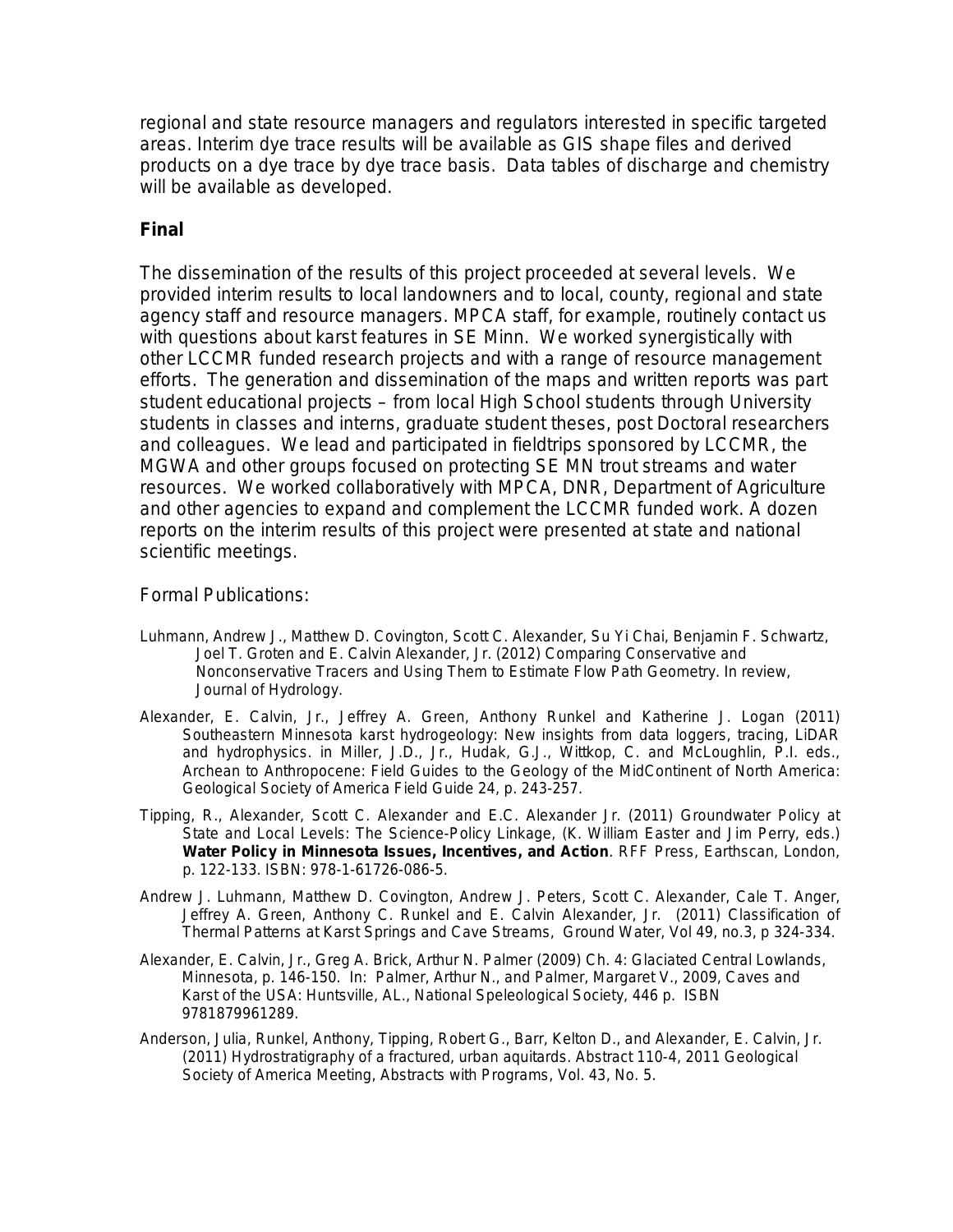- Brick, Greg, Alexander, E. Calvin, Jr., Watkins, Justin and Lundy, James R. (2011) Surface and groundwater nitrate databases for southeastern Minnesota, USA. Poster 108-3, 2011 Geological Society of America Meeting, *Abstracts with Programs*, Vol. 43, No. 5.
- Ladd, Bethany S., and Alexander, E. Calvin, Jr. (2011) Dye tracing in the Jordan Sandstone near the Crystal Springs State Fish Hatchery, Winona County, Minnesota. Poster 108-4, 2011 Geological Society of America Meeting, *Abstracts with Programs*, Vol. 43, No. 5.
- Luhmann, Andrew J., Covington, Matthew D., and Alexander, E. Calvin, Jr. (2011) Using a multitracer experiment to estimate flow path geometry. Abstract 135-7, 2011 Geological Society of America Meeting, *Abstracts with Programs*, Vol. 43, No. 5.
- Green, Jeffrey A., and Alexander, E. Calvin, Jr. (2011) Dye tracing observations from the Prairie du Chien Group in Minnesota, Abstract 60-11, 2011 Geological Society of America Meeting, *Abstracts with Programs*, Vol. 43, No. 5.
- Talbot, Michael T. and Alexander, E. Calvin, Jr. (2011) The impact of karst on agriculture. (*eds.: Engel, Annette Summers, Engel, Scott, Moore, Paul J., DuChene, Harvey)* Carbonate Geochemistry: Reactions and Processes in Aquifers and Reservoirs, Billing, MT, 6-9 August 2011, Karst Waters Institute Special Publication 16, KWI, P.O. Box 1442, Leesburg, VA 20177, p. 69.
- Rahimi, Mina and Alexander, E. Calvin Alexander, Jr. (2011) Three decades of sinkhole mapping in Winona County, MN, Poster presented at The 12<sup>th</sup> Multidisciplinary Conference on Sinkholes and the Engineering and Environmental Impacts of Karst 10-14 January 2011, St. Louis, MO.
- Anger, Cale T. and Alexander, E. Calvin, Jr. (2011) Bench scale models of dye breakthrough curves. Poster presented at The 12<sup>th</sup> Multidisciplinary Conference on Sinkholes and the Engineering and Environmental Impacts of Karst. Program with Abstracts, 10-14 January 2011, St. Louis, MO, p 36.
- Green, Jeffrey A., Runkel, Anthony C. and Alexander, E. Calvin, Jr. (2011) Karst conduit flow in the Cambrian St. Lawrence confining unit, southeast Minnesota, U.S.A. Abstract presented at The 12<sup>th</sup> Multidisciplinary Conference on Sinkholes and the Engineering and Environmental Impacts of Karst. Program with Abstracts, 10-14 January 2011, St. Louis, MO, p 36.
- Luhmann, Andrew J., Covington, Matthew D., Alexander, Scott C., Chai, Su Yi and Alexander, E. Calvin, Jr. (2011) Comparison of discharge, conductivity, temperature, dye, deuterium and turbidity responses from a multiple tracer test in karst. Abstract presented at The  $12<sup>th</sup>$ Multidisciplinary Conference on Sinkholes and the Engineering and Environmental Impacts of Karst. Program with Abstracts, 10-14 January 2011, St. Louis, MO, p 34.
- Luhmann, Andrew J., Covington, Matthew D. and Alexander, E. C., Jr. (2010) Thermograph Recessions, Abstract 129-7, GSA 2010 Abstracts with Programs, Annual Meeting, Denver, CO, Vol. 42, No. 5, p. 329.
- Mina Rahimi Kazerooni, Scott C. Alexander and E. Calvin Alexander, Jr. (2010) LiDAR Mapping of Sinkholes: Winona County, MN (poster). Abstract 47-3, GSA 2010 Abstracts with Programs, Joint Meeting North-Central/South-Central Sections, Vol. 42, No. 2, p. 107-108.
- Cale T. Anger and E. Calvin Alexander, Jr. (2010) Bench-Scale Models of Dye Breakthrough Curves. Abstract 40-3, GSA 2010 Abstracts with Programs, Joint Meeting North-Central/South-Central Sections, Vol. 42, No. 2, p. 98.
- Andrew J. Luhmann, Cale T. Anger, Julie Greene, Erik B. Larson, Scott C. Alexander, Matthew D. Covington, Jeffrey A. Green and E. Calvin Alexander, Jr. (2010) Simultaneous Fluorescent Dye, Conductivity and Thermal Traces in a Karst Springshed. Abstract 26-5, GSA 2010 Abstracts with Programs, Joint Meeting North-Central/South-Central Sections, Vol. 42, No. 2, p. 77.
- M.D. Covington, A. J. Luhmann, E. C. Alexander, Jr., S. C. Alexander, M. O. Saar, C. M. Wicks (2009) Thermal Signals as a Means of Characterizing Karst Aquifers. Eos Trans. AGU, 90 (52), Fall Meet. Suppl., Abstract H14A-04.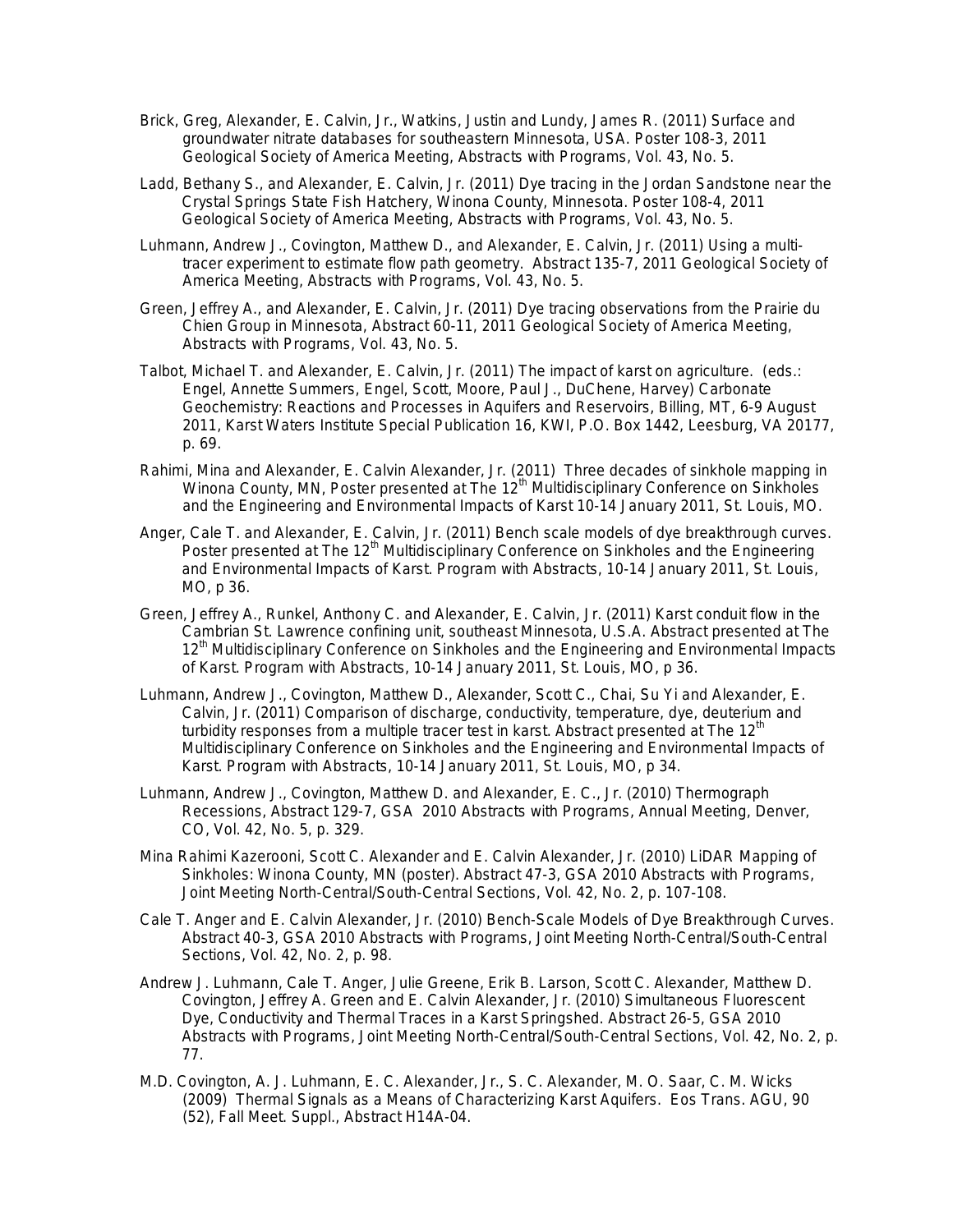- Cale T. Anger, Andrew J. Luhmann, Scott C. Alexander and E. Calvin Alexander, Jr. (2009) Delineating End-member Tracer Breakthrough Curve Geometries: Quantitative Field and Modeling Applications in Southeastern Minnesota. Abstract 176-15, Geological Society of America *Abstracts with Programs*, Vol. 41, No. 7, p. 467.
- Erik B. Larson, Scott C. Alexander, Jeffrey A. Green and E. Calvin Alexander, Jr. (2009) Advances in Sinkhole Mapping: A LiDAR Survey of Houston County, Minnesota. Abstract 261-8, Geological Society of America *Abstracts with Programs*, Vol. 41, No. 7, p. 678.
- Andrew J. Luhmann, Matthew D. Covington, Andrew J. Peters, Scott C. Alexander Cale T. Anger, Jeffery A. Green and E. Calvin Alexander, Jr. (2009) Thermal Patterns of Karst Springs and Cave Streams in Southeastern Minnesota. Abstract 127-6, Geological Society of America *Abstracts with Programs*, Vol. 41, No. 7, p. 346.

**VIII. REPORTING REQUIREMENTS:** Periodic work program progress reports will be submitted not later than 31December 2009, 30 June 2010, 31 December 2010. A final work program report and associated products will be submitted between June 30 and August 1, 2011 as requested by the LCCMR.

### **IX. RESEARCH PROJECTS:**